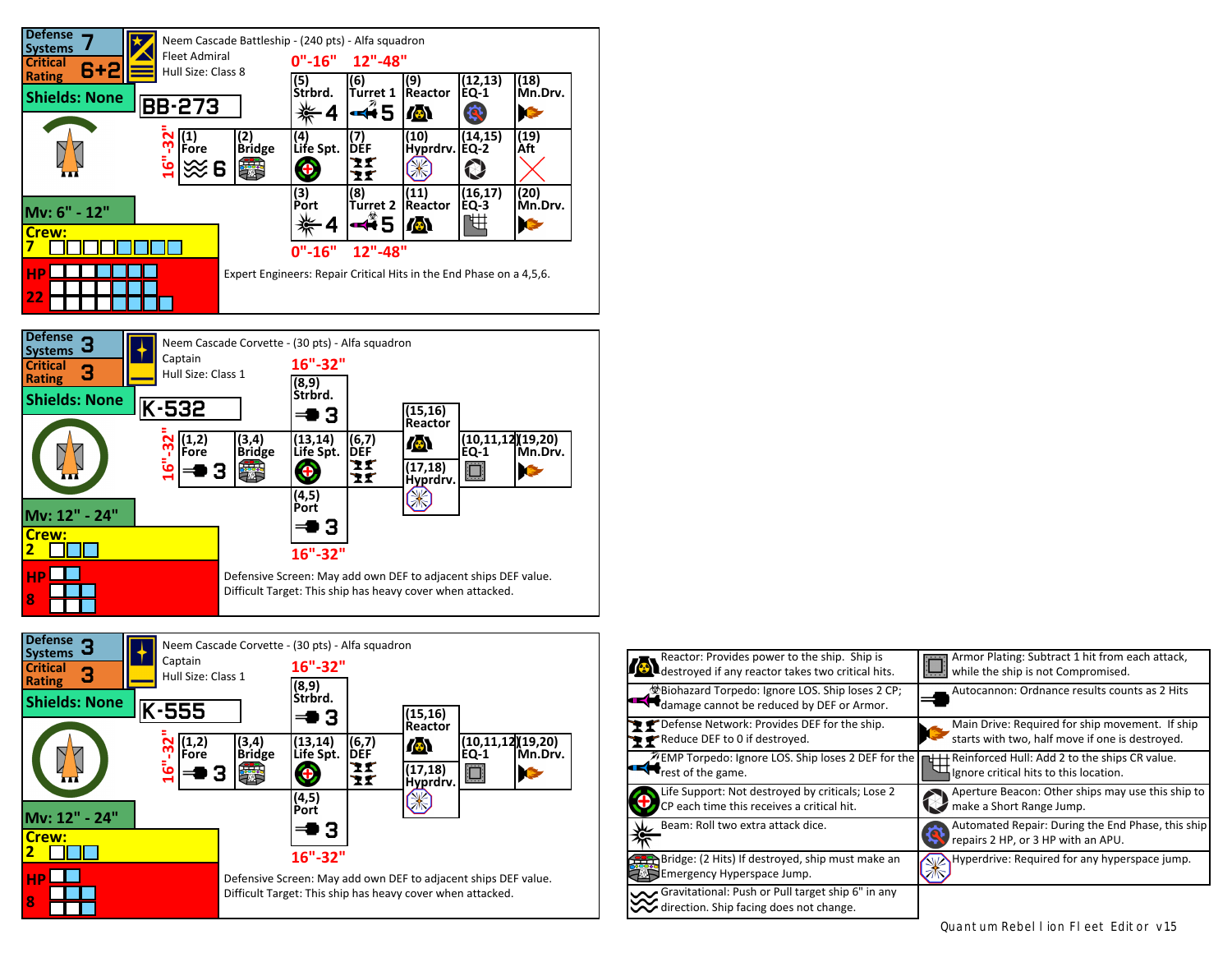

| Hyperdrive: Required for any hyperspace jump.                                                                    |                                                                                                    |
|------------------------------------------------------------------------------------------------------------------|----------------------------------------------------------------------------------------------------|
| Reactor: Provides power to the ship. Ship is<br>$\blacksquare$ destroyed if any reactor takes two critical hits. |                                                                                                    |
| P Defense Network: Provides DEF for the ship.<br>Reduce DEF to 0 if destroyed.                                   |                                                                                                    |
| Dark Matter Torpedo: Ignore LOS. Ship loses 2 HP;<br>damage cannot be reduced by DEF or Armor.                   | Armor Plating: Subtract 1 hit from each attack,<br>while the ship is not Compromised.              |
| Life Support: Not destroyed by criticals; Lose 2<br>CP each time this receives a critical hit.                   | Main Drive: Required for ship movement. If ship<br>starts with two, half move if one is destroyed. |
| Nuclear: Target ship gains a Disorder marker.                                                                    | Catapult Launchers: May launch Fighter Squadrons<br>at beginning of ships Movement phase.          |
| <b>BEP</b> Bridge: (2 Hits) If destroyed, ship must make an<br>Emergency Hyperspace Jump.                        | Hangar Bay: Add 4 Fighters to CV or LS, 3<br>Fighters to CVL or SS, or 2 to non-carriers.          |
| Plasma: Ship loses 2" of Movement for the rest of<br>the game (minimum 1").                                      |                                                                                                    |

Quantum Rebel I ion FI eet Editor v1.5